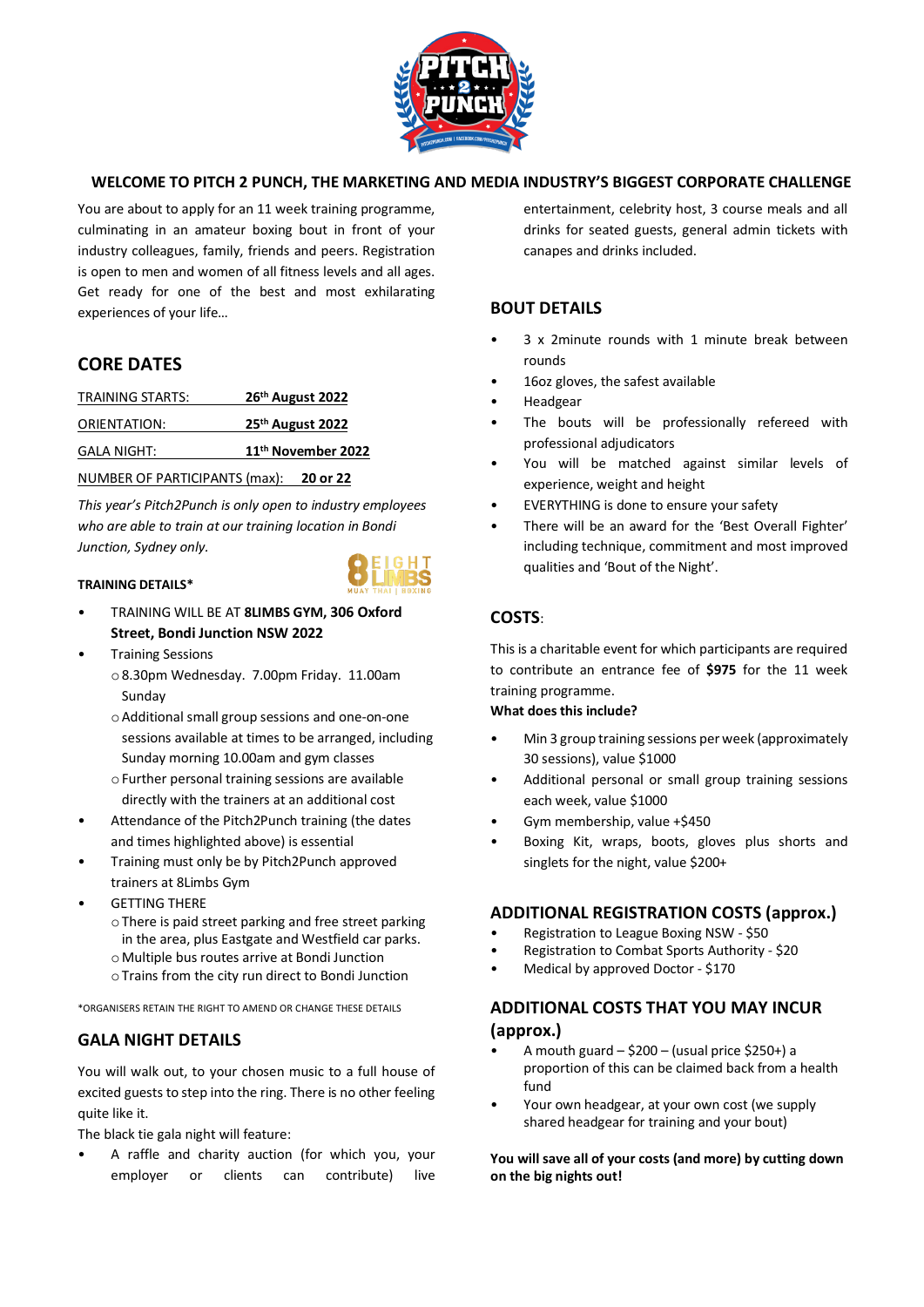

### **REQUIREMENTS:**

**To facilitate this event we require a guarantee of 2 table sales of 10 guests per table, per competitor.**

**Each competitor must attend the Pitch2Punch training sessions at 8Limbs gym with our trainers. Training with any other boxing trainer is not permitted.**

### **EVENT DETAILS:**

- Ticket prices are estimated between \$260 standard and \$325 ringside per person including GST. *These ticket prices may change.*
- Tickets include: 3 course dinner. Full drinks package. Event entertainment. The chance to see you in the ring.
- General admin standing tickets are estimated to cost \$160 including GST, including all food and drinks.

### **INFO:**

- Participants may sell more tickets than their required amount, and are encouraged to do so
- Either you, your employer/business, a family member or a combination can act as a guarantor to the sales.
- Tickets can be purchased through Shambles Communications with a full tax invoice or online or via our online ticket purchasing platform

### **BENEFITS TO YOUR EMPLOYER /BUSINESS**

- Ticket sales can be invoiced as sponsorship if paid for by your employer and logos are featured on your communication.
- We will be happy to speak with your employer to discuss the event, its benefits and any benefits it may have to you and your business.

*\*Please note that we are not a registered charity for tax purposes.*

## **SPONSORSHIP AND MORE**

- We are proud to have partnered once again with B&T, with pre and post-event media opportunities
- If your employer covers your entrance fee, we will ensure logo representation in our communication (fighter posters, at-event brochure, post event communication)
- For additional fees (to raise money in support of *batyr* and reduce ticket prices for your family and friends) we would be delighted to share any sponsorship or partnership ideas you have in relation to this event for the benefit.
	- Fight sponsorship
	- Auction sponsorship
	- Raffle sponsorship
	- Items for sale in auction or raffle
- Sponsorship reduces the event cost and reduces cost of tickets. We welcome all opportunities to secure sponsorship and will work with you on your sponsorship opportunities

### **NOTES**

- While we do not foresee such issues, due to the complex nature of boxing events and the administration, budgetary and logistical requirements pertaining to such events, the organisers retain the right to amend or change dates, costs and details of this event and any aspect of this event at their discretion.
- For this event to exist the organisers rely on ticket sales. The correct number of participants (20) and the correct number of ticket sales (2 tables per participant) must be achieved.